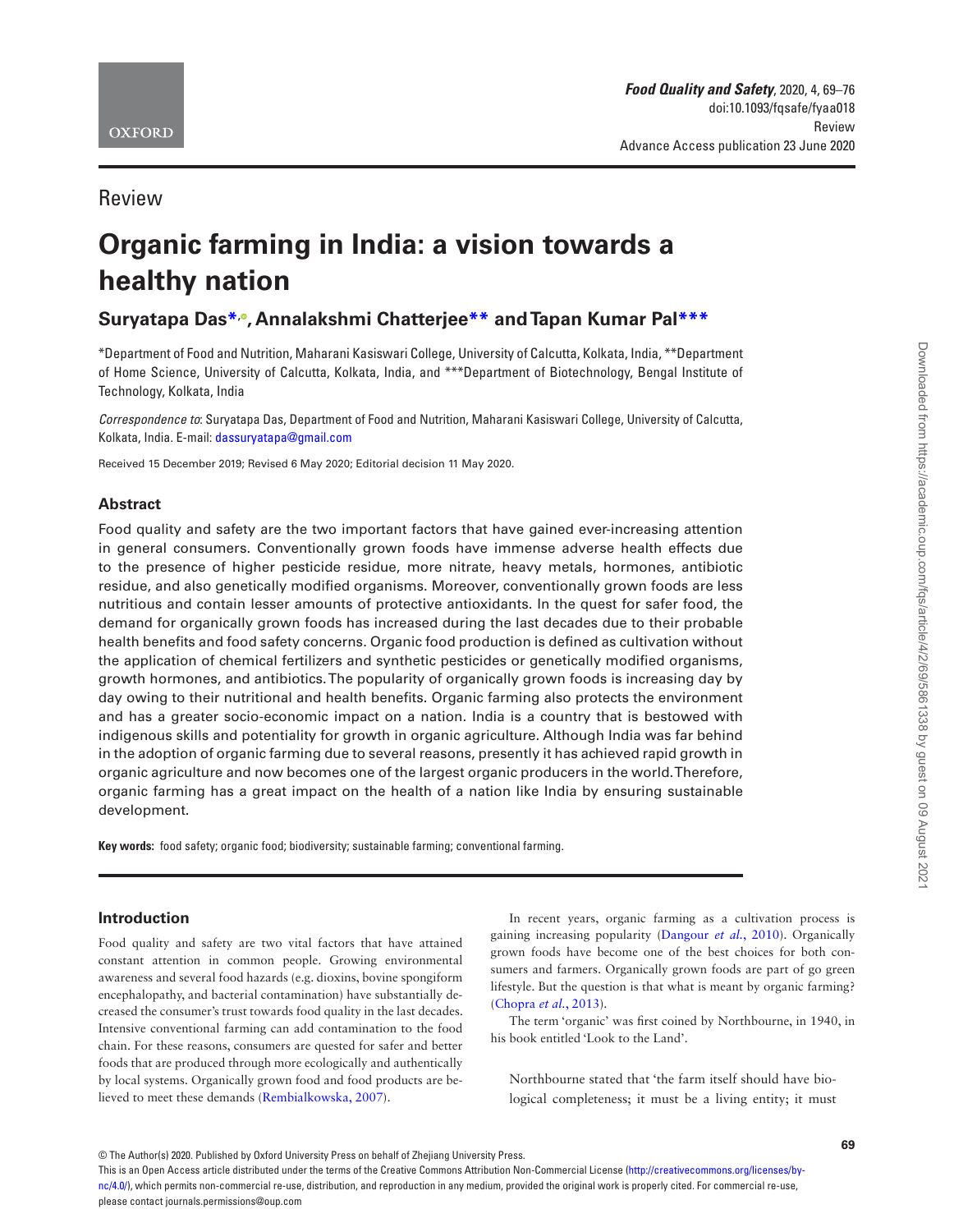be a unit which has within itself a balanced organic life'(Nourthbourne, 2003). Northbourne also defined organic farming as 'an ecological production management system that promotes and enhances biodiversity, biological cycles and soil biological activity'.

According to Winter and Davis (2006), 'it is based on minimal use of off-farm inputs and on management practices that restore, maintain and enhance ecological harmony'.

They mentioned that organic produce is not grown with synthetic pesticides, antibiotics, growth hormones, application of genetic modification techniques (such as genetically modified crops), sewage sludge, or chemical fertilizers.

Whereas, conventional farming is the cultivation process where synthetic pesticide and chemical fertilizers are applied to gain higher crop yield and profit. In conventional farming, synthetic pesticides and chemicals are able to eliminate insects, weeds, and pests and growth factors such as synthetic hormones and fertilizers increase growth rate (Worthington, 2001).

As synthetically produced pesticides and chemical fertilizers are utilized in conventional farming, consumption of conventionally grown foods is discouraged, and for these reasons, the popularity of organic farming is increasing gradually.

#### **Organic Farming Process**

Organic farming and food processing practices are wide-ranging and necessitate the development of socially, ecologically, and economically sustainable food production system. The International Federation of Organic Agriculture Movements (IFOAM) has suggested the basic four principles of organic farming, i.e. the principle of health, ecology, fairness, and care (Figure 1). The main principles and practices of organic food production are to inspire and enhance biological cycles in the farming system, keep and enhance deep-rooted soil fertility, reduce all types of pollution, evade the application of pesticides and synthetic fertilizers, conserve genetic diversity in food, consider the vast socio-ecological impact of food production, and produce high-quality food in sufficient quantity (IFOAM, 1998).

According to the National Organic Programme implemented by USDA Organic Food Production Act (OFPA, 1990), agriculture needs specific prerequisites for both crop cultivation and animal husbandry. To be acceptable as organic, crops should be cultivated in lands without any synthetic pesticides, chemical fertilizers, and herbicides for 3 years before harvesting with enough buffer zone to lower contamination from the adjacent farms. Genetically engineered products, sewage sludge, and ionizing radiation are strictly prohibited. Fertility and nutrient content of soil are managed primarily by farming practices, with crop rotation, and using cover crops that are boosted with animal and plant waste manures. Pests,

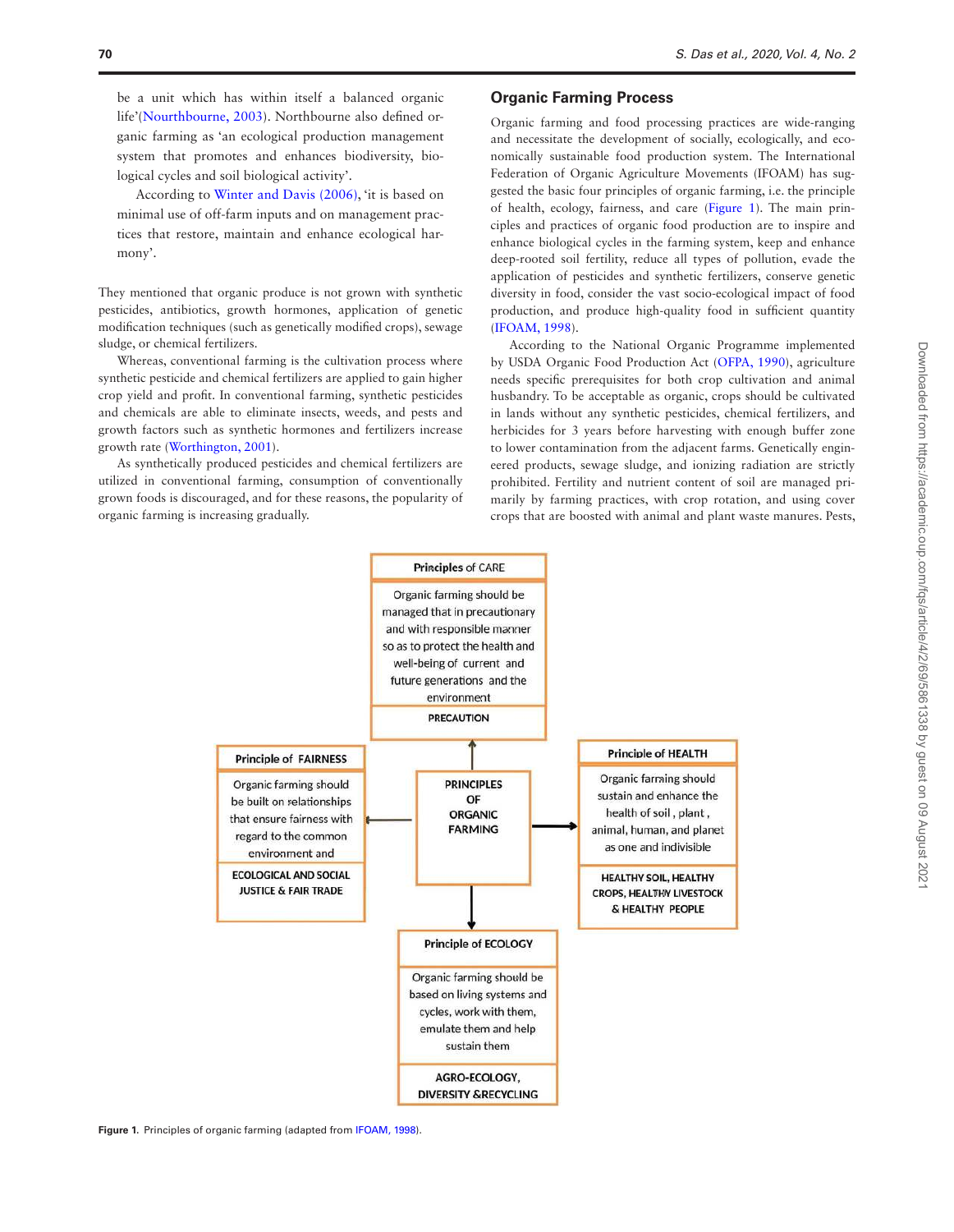diseases, and weeds are mainly controlled with the adaptation of physical and biological control systems without using herbicides and synthetic pesticides. Organic livestock should be reared devoid of scheduled application of growth hormones or antibiotics and they should be provided with enough access to the outdoor. Preventive health practices such as routine vaccination, vitamins and minerals supplementation are also needed (OFPA, 1990).

# **Benefits of Organic Farming**

#### Nutritional benefits and health safety

Magnusson *et al.* (2003) and Brandt and MØlgaord (2001) mentioned that the growing demand for organically farmed fresh products has created an interest in both consumer and producer regarding the nutritional value of organically and conventionally grown foods. According to a study conducted by AFSSA (2003), organically grown foods, especially leafy vegetables and tubers, have higher dry matter as compared to conventionally grown foods. Woëse *et al.* (1997) and Bourn and Prescott (2002) also found similar results. Although organic cereals and their products contain lesser protein than conventional cereals, they have higher quality proteins with better amino acid scores. Lysine content in organic wheat has been reported to be 25%–30% more than conventional wheat (Woëse *et al.*, 1997; Brandt *et al.*, 2000).

Organically grazed cows and sheep contain less fat and more lean meat as compared to conventional counterparts (Hansson *et al.*, 2000). In a study conducted by Nürnberg *et al.* (2002), organically fed cow's muscle contains fourfold more linolenic acid, which is a recommended cardio-protective ω-3 fatty acid, with accompanying decrease in oleic acid and linoleic acid. Pastushenko *et al.* (2000) found that meat from an organically grazed cow contains high amounts of polyunsaturated fatty acids. The milk produced from the organic farm contains higher polyunsaturated fatty acids and vitamin E (Lund, 1991). Vitamin E and carotenoids are found in a nutritionally desirable amount in organic milk (Nürnberg *et al.*, 2002). Higher oleic acid has been found in organic virgin olive oil (Gutierrez *et al.*, 1999). Organic plants contain significantly more magnesium, iron, and phosphorous. They also contain more calcium, sodium, and potassium as major elements and manganese, iodine, chromium, molybdenum, selenium, boron, copper, vanadium, and zinc as trace elements (Rembialkowska, 2007).

According to a review of Lairon (2010) which was based on the French Agency for food safety (AFSSA) report, organic products contain more dry matter, minerals, and antioxidants such as polyphenols and salicylic acid. Organic foods (94%–100%) contain no pesticide residues in comparison to conventionally grown foods.

Fruits and vegetables contain a wide variety of phytochemicals such as polyphenols, resveratrol, and pro-vitamin C and carotenoids which are generally secondary metabolites of plants. In a study of Lairon (2010), organic fruits and vegetables contain 27% more vitamin C than conventional fruits and vegetables. These secondary metabolites have substantial regulatory effects at cellular levels and hence found to be protective against certain diseases such as cancers, chronic inflammations, and other diseases (Lairon, 2010).

According to a Food Marketing Institute (2008), some organic foods such as corn, strawberries, and marionberries have greater than 30% of cancer-fighting antioxidants. The phenols and polyphenolic antioxidants are in higher level in organic fruits and vegetables. It has been estimated that organic plants contain double the amount of phenolic compounds than conventional ones (Rembialkowska,

2007). Organic wine has been reported to contain a higher level of resveratrol (Levite *et al.*, 2000).

Rossi *et al.* (2008) stated that organically grown tomatoes contain more salicylic acid than conventional counterparts. Salicylic acid is a naturally occurring phytochemical having anti-inflammatory and anti-stress effects and prevents hardening of arteries and bowel cancer (Rembialkowska, 2007; Butler *et al.*, 2008).

Total sugar content is more in organic fruits because of which they taste better to consumers. Bread made from organically grown grain was found to have better flavour and also had better crumb elasticity (BjØrn and Fruekidle, 2003). Organically grown fruits and vegetables have been proved to taste better and smell good (Rembialkowska, 2000).

Organic vegetables normally have far less nitrate content than conventional vegetables (Woëse *et al.*, 1997). Nitrates are used in farming as soil fertilizer but they can be easily transformed into nitrites, a matter of public health concern. Nitrites are highly reactive nitrogen species that are capable of competing with oxygen in the blood to bind with haemoglobin, thus leading to methemoglobinemia. It also binds to the secondary amine to generate nitrosamine which is a potent carcinogen (Lairon, 2010).

As organically grown foods are cultivated without the use of pesticides and sewage sludge, they are less contaminated with pesticide residue and pathogenic organisms such as *Listeria monocytogenes* or *Salmonella* sp. or *Escherichia coli* (Van Renterghem *et al.*, 1991; Lung *et al.*, 2001; Warnick *et al.*, 2001).

Therefore, organic foods ensure better nutritional benefits and health safety.

#### Environmental impact

Organic farming has a protective role in environmental conservation. The effect of organic and conventional agriculture on the environment has been extensively studied. It is believed that organic farming is less harmful to the environment as it does not allow synthetic pesticides, most of which are potentially harmful to water, soil, and local terrestrial and aquatic wildlife (Oquist *et al.*, 2007). In addition, organic farms are better than conventional farms at sustaining biodiversity, due to practices of crop rotation. Organic farming improves physico-biological properties of soil consisting of more organic matter, biomass, higher enzyme, better soil stability, enhanced water percolation, holding capacities, lesser water, and wind erosion compared to conventionally farming soil (Fliessbach & Mäder, 2000; Edwards, 2007; Fileβbach *et al.*, 2007). Organic farming uses lesser energy and produces less waste per unit area or per unit yield (Stolze *et al.*, 2000; Hansen *et al.*, 2001). In addition, organically managed soils are of greater quality and water retention capacity, resulting in higher yield in organic farms even during the drought years (Pimentel *et al.*, 2005).

#### Socioeconomic impact

Organic cultivation requires a higher level of labour, hence produces more income-generating jobs per farm (Halberg, 2008). According to Winter and Davis (2006), an organic product typically costs 10%–40% more than the similar conventionally crops and it depends on multiple factors both in the input and the output arms. On the input side, factors that enhance the price of organic foods include the high cost of obtaining the organic certification, the high cost of manpower in the field, lack of subsidies on organics in India, unlike chemical inputs. But consumers are willing to pay a high price as there is increasing health awareness. Some organic products also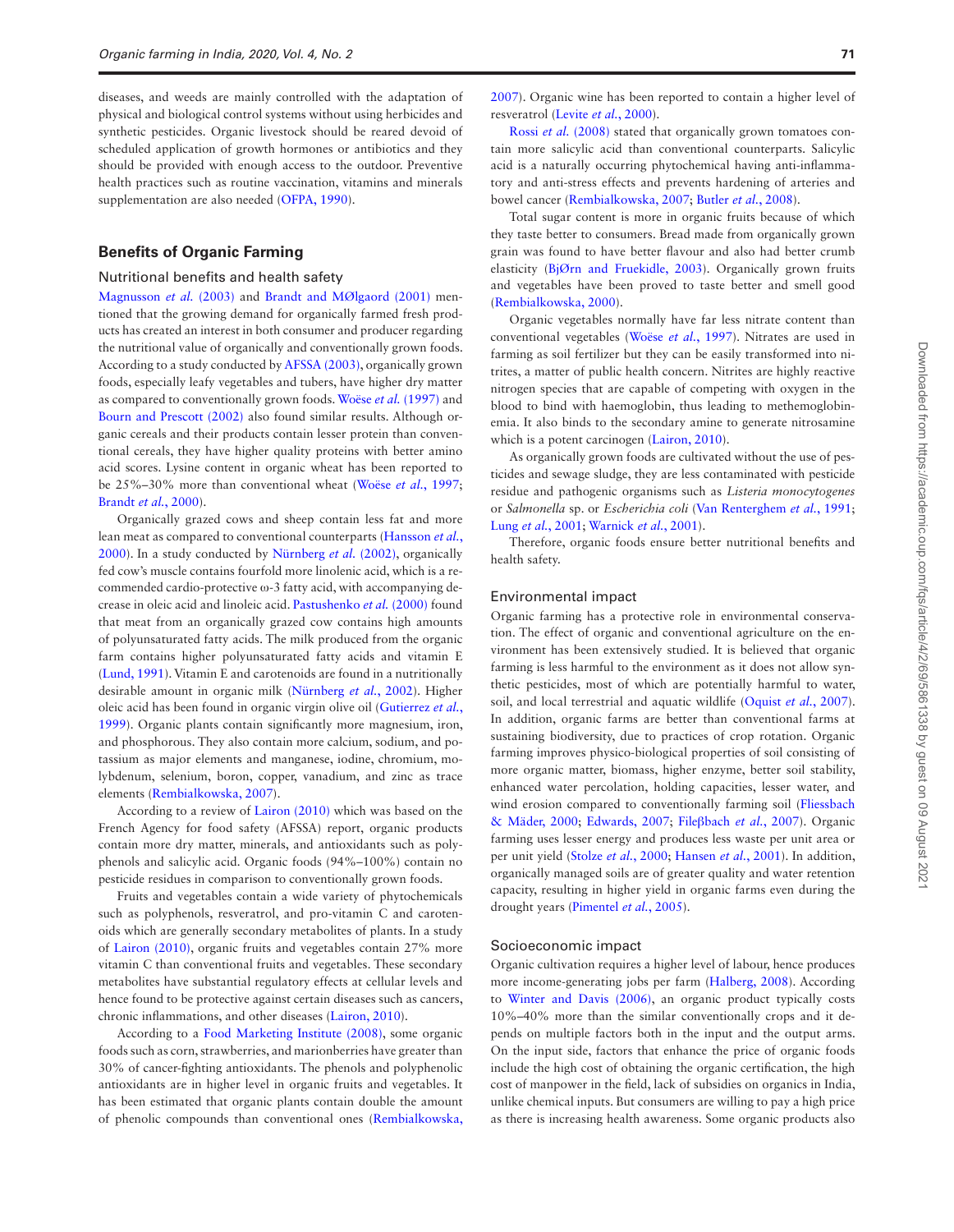have short supply against high demand with a resultant increase in cost (Mukherjee *et al.*, 2018).

Biofertilizers and pesticides can be produced locally, so yearly inputs invested by the farmers are also low (Lobley *et al.*, 2005). As the labours working in organic farms are less likely to be exposed to agricultural chemicals, their occupational health is improved (Thompson and Kidwell, 1998). Organic food has a longer shelf life than conventional foods due to lesser nitrates and greater antioxidants. Nitrates hasten food spoilage, whereas antioxidants help to enhance the shelf life of foods (Shreck *et al.*, 2006). Organic farming is now an expanding economic sector as a result of the profit incurred by organic produce and thereby leading to a growing inclination towards organic agriculture by the farmers.

# **Organic Agriculture and Sustainable Development**

The concept of sustainable agriculture integrates three main goals environmental health, economic profitability, and social and economic equity. The concept of sustainability rests on the principle that we must meet the needs of the present without compromising the ability of future generations to meet their own needs.

The very basic approach to organic farming for the sustainable environment includes the following (Yadav, 2017):

- 1. Improvement and maintenance of the natural landscape and agro-ecosystem.
- 2. Avoidance of overexploitation and pollution of natural resources.
- 3. Minimization of the consumption of non-renewable energy resources.
- 4. Exploitation synergies that exist in a natural ecosystem.
- 5. Maintenance and improve soil health by stimulating activity or soil organic manures and avoid harming them with pesticides.
- 6. Optimum economic returns, with a safe, secure, and healthy working environment.
- 7. Acknowledgement of the virtues of indigenous know-how and traditional farming system.

Long-term economic viability can only be possible by organic farming and because of its premium price in the market, organic farming is more profitable. The increase in the cost of production by the use of pesticides and fertilizers in conventional farming and its negative impact on farmer's health affect economic balance in a community and benefits only go to the manufacturer of these pesticides. Continuous degradation of soil fertility by chemical fertilizers leads to production loss and hence increases the cost of production which makes the farming economically unsustainable. Implementation of a strategy encompassing food security, generation of rural employment, poverty alleviation, conservation of the natural resource, adoption of an export-oriented production system, sound infrastructure, active participation of government, and private-public sector will be helpful to make revamp economic sustainability in agriculture (Soumya, 2015).

#### Social sustainability

It is defined as a process or framework that promotes the wellbeing of members of an organization while supporting the ability of future generations to maintain a healthy community. Social sustainability can be improved by enabling rural poor to get benefit from agricultural development, giving respect to indigenous knowledge and practices along with modern technologies, promoting gender equality in

labour, full participation of vibrant rural communities to enhance their confidence and mental health, and thus decreasing suicidal rates among the farmers. Organic farming appears to generate 30% more employment in rural areas and labour achieves higher returns per unit of labour input (Pandey and Singh, 2012).

# **Status of Organic Farming in India: Production, Popularity, and Economic Growth**

Organic food and farming have continued to grow across the world. Since 1985, the total area of farmland under organic production has been increased steadily over the last three decades (Willer and Lernoud, 2019). By 2017, there was a total of 69.8 million hectares of organically managed land recorded globally which represents a 20% growth or 11.7 million hectares of land in comparison to the year 2016. This is the largest growth ever recorded in organic farming (Willer and Lernoud, 2019). The countries with the largest areas of organic agricultural land recorded in the year 2017 are given in Figure 2. Australia has the largest organic lands with an area of 35.65 million hectares and India acquired the eighth position with a total organic agriculture area of 1.78 million hectares (Willer and Lernoud, 2019).

In 2017, it was also reported that day to day the number of organic produces increases considerably all over the world. Asia contributes to the largest percentage (40%) of organic production in the world and India contributes to be largest number of organic producer (835 000) (Figures 3 and 4).

The growth of organic farming in India was quite dawdling with only 41 000 hectares of organic land comprising merely 0.03% of the total cultivated area. In India during 2002, the production of organic farming was about 14 000 tonnes of which 85% of it was exported (Chopra *et al.*, 2013). The most important barrier considered in the progress of organic agriculture in India was the lacunae in the government policies of making a firm decision to promote organic agriculture. Moreover, there were several major drawbacks in the growth of organic farming in India which include lack of awareness, lack of good marketing policies, shortage of biomass, inadequate farming infrastructure, high input cost of farming, inappropriate marketing of organic input, inefficient agricultural policies, lack of financial support, incapability of meeting export demand, lack of quality manure, and low yield (Figure 5; Bhardwaj and Dhiman, 2019).



Figure 2. Country-wise areas of organic agriculture land, 2017 (Willer and Lernoud, 2019).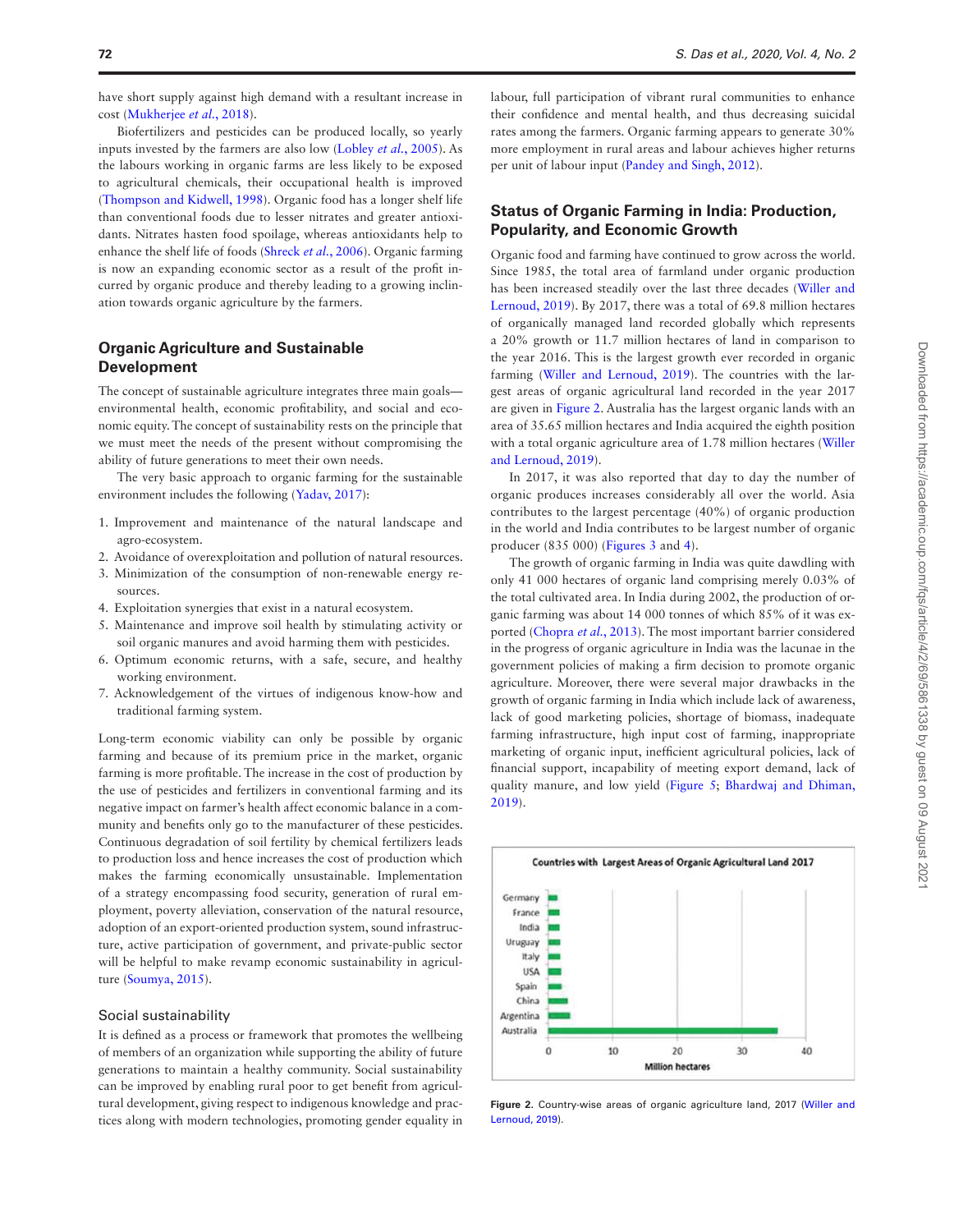





**Figure 4.** Largest organic producers in the world, 2017 (Willer and Lernoud, 2017).

Recently, the Government of India has implemented a number of programs and schemes for boosting organic farming in the country. Among these the most important include (1) The Paramparagat Krishi Vikas Yojana, (2) Organic Value Chain Development in North Eastern Region Scheme, (3) Rashtriya Krishi Vikas Yojana, (4) The mission for Integrated Development of Horticulture (a. National Horticulture Mission, b. Horticulture Mission for North East and Himalayan states, c. National Bamboo Mission, d. National Horticulture Board, e. Coconut Development Board, d. Central Institute for Horticulture, Nagaland), (5) National Programme for Organic Production, (6) National Project on Organic Farming, and (7) National Mission for Sustainable Agriculture (Yadav, 2017).

Zero Budget Natural Farming (ZBNF) is a method of farming where the cost of growing and harvesting plants is zero as it reduces costs through eliminating external inputs and using local resources to rejuvenate soils and restore ecosystem health through diverse, multi-layered cropping systems. It requires only 10% of water and 10% electricity less than chemical and organic farming. The micro-organisms of Cow dung (300–500 crores of beneficial micro-organisms per one gram cow dung) decompose the dried biomass on the soil and convert it into ready-to-use nutrients for plants. Paramparagat Krishi Vikas Yojana since 2015–16 and Rashtriya Krishi Vikas Yojana are the schemes taken by the Government of India under the ZBNF policy (Sobhana *et al.*, 2019). According to

| CONSTRAINTS OF ORGNIC FARMING IN INDIA IN THE PAST           |  |
|--------------------------------------------------------------|--|
| Lack of awareness                                            |  |
| Lack of good marketing policies                              |  |
| Shortage of biomass                                          |  |
| Inadequate farming infrastructure                            |  |
| High input cost of farming                                   |  |
| Inappropriate marketing of organic input                     |  |
| Inefficient agricultural policies                            |  |
| Lack of financial support                                    |  |
| Inability to meet the export demand                          |  |
| Lack of quality standards for manure, and                    |  |
| Low yield                                                    |  |
| Lack in governmental policies to promote organic agriculture |  |

 $\overline{1}$ .

 $\overline{2}$ 

 $\overline{3}$ 

 $\Delta$ 

 $\overline{a}$ 

6.

 $\overline{7}$ 

 $\mathbf{R}$ 

9

10  $11.$  $12$ 

Figure 5. Constraints of organic farming in India in the past (Bhardwaj and Dhiman, 2019).

Kumar (2020), in the union budget 2020–21, Rs 687.5 crore has been allocated for the organic and natural farming sector which was Rs 461.36 crore in the previous year.

Indian Competence Centre for Organic Agriculture cited that the global market for organically grown foods is USD 26 billion which will be increased to the amount of USD 102 billion by 2020 (Chopra *et al.*, 2013).

The major states involved in organic agriculture in India are Gujarat, Kerala, Karnataka, Uttarakhand, Sikkim, Rajasthan, Maharashtra, Tamil Nadu, Madhya Pradesh, and Himachal Pradesh (Chandrashekar, 2010).

India ranked 8th with respect to the land of organic agriculture and 88th in the ratio of organic crops to agricultural land as per Agricultural and Processed Food Products Export Development Authority and report of Research Institute of Organic Agriculture (Chopra *et al.*, 2013; Willer and Lernoud, 2017). But a significant growth in the organic sector in India has been observed (Willer and Lernoud, 2017) in the last decades.

There have been about a threefold increase from 528 171 ha in 2007–08 to 1.2 million ha of cultivable land in 2014–15. As per the study conducted by Associated Chambers of Commerce & Industry in India, the organic food turnover is increasing at about 25% annually and thereby will be expected to reach USD 1.36 billion in 2020 from USD 0.36 billion in 2014 (Willer and Lernoud, 2017).

The consumption and popularity of organic foods are increasing day by day throughout the world. In 2008, more than two-thirds of US consumers purchased organic food, and more than one fourth purchased them weekly. The consumption of organic crops has doubled in the USA since 1997. A consumer prefers organic foods in the concept that organic foods have more nutritional values, have lesser or no additive contaminants, and sustainably grown. The families with younger consumers, in general, prefer organic fruits and vegetables than consumers of any other age group (Thompson *et al.*, 1998; Loureino *et al.*, 2001; Magnusson *et al.*, 2003). The popularity of organic foods is due to its nutritional and health benefits and positive impact on environmental and socioeconomic status (Chopra *et al.*, 2013) and by a survey conducted by the UN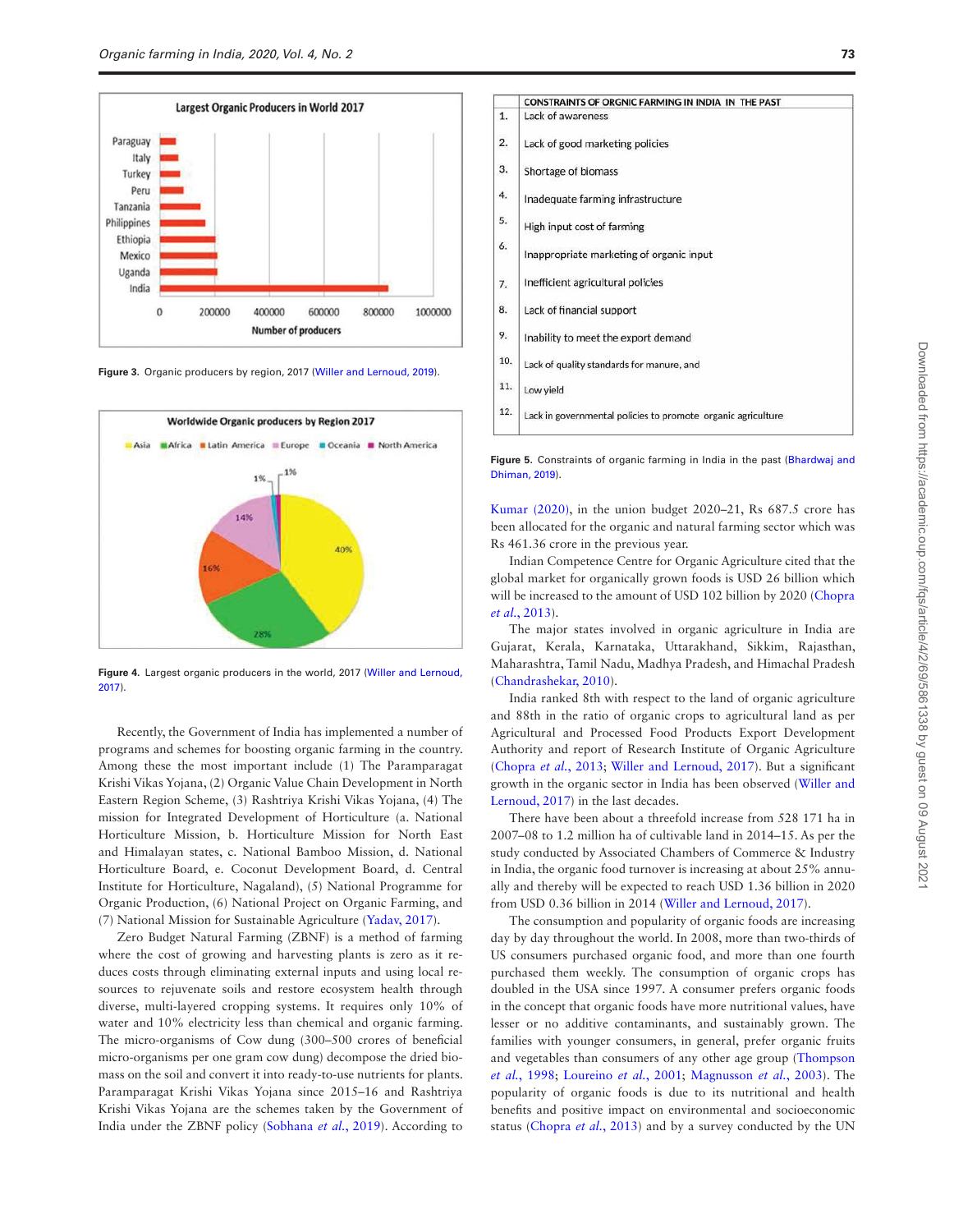Environment Programme, organic farming methods give small yields (on average 20% lower) as compared to conventional farming (Gutierrez *et al.*, 1999). As the yields of organically grown foods are low, the costs of them are higher. The higher prices made a barrier for many consumers to buy organic foods (Lairon, 2010). Organic farming needs far more lands to generate the same amount of organic food produce as conventional farming does, as chemical fertilizers are not used here, which conventionally produces higher yield. Organic agriculture hardly contributes to addressing the issue of global climate change. During the last decades, the consumption of organic foods has been increasing gradually, particularly in western countries (Meiner-Ploeger, 2005).

Organic foods have become one of the rapidly growing food markets with revenue increasing by nearly 20% each year since 1990 (Winter and Davis, 2006). The global organic food market has been reached USD 81.6 billion in 2015 from USD 17.9 billion during the year 2000 (Figure 6) and most of which showed double-digit growth rates (Willer and Lernoud, 2019).

## **Future Prospects of Organic Farming in India**

India is an agriculture-based country with 67% of its population and 55% of manpower depending on farming and related activities. Agriculture fulfils the basic needs of India's fastest-growing population accounted for 30% of total income. Organic farming has been found to be an indigenous practice of India that practised in countless rural and farming communities over the millennium. The arrival of modern techniques and increased burden of population led to a propensity towards conventional farming that involves the use of synthetic fertilizer, chemical pesticides, application of genetic modification techniques, etc.

Even in developing countries like India, the demand for organically grown produce is more as people are more aware now about the safety and quality of food, and the organic process has a massive influence on soil health, which devoid of chemical pesticides. Organic cultivation has an immense prospect of income generation too (Bhardwaj and Dhiman, 2019). The soil in India is bestowed with various types of naturally available organic nutrient resources that aid in organic farming (Adolph and Butterworth, 2002; Reddy, 2010; Deshmukh and Babar, 2015).

India is a country with a concrete traditional farming system, ingenious farmers, extensive drylands, and nominal use of chemical fertilizers and pesticides. Moreover, adequate rainfall in north-east hilly regions of the country where few negligible chemicals are employed for a long period of time, come to fruition as naturally organic lands (Gour, 2016).



Figure 6. Worldwide growth in organic food sales (Willer and Lernoud, 2019). None declared.

Indian traditional farmers possess a deep insight based on their knowledge, extensive observation, perseverance and practices for maintaining soil fertility, and pest management which are found effective in strengthening organic production and subsequent economic growth in India. The progress in organic agriculture is quite commendable. Currently, India has become the largest organic producer in the globe (Willer and Lernoud, 2017, 2019) and ranked eighth having 1.78 million ha of organic agriculture land in the world in 2017 (Sharma and Goyal, 2000; Adolph and Butterworth, 2002; Willer and Lernoud, 2019).

Various newer technologies have been invented in the field of organic farming such as integration of mycorrhizal fungi and nanobiostimulants (to increase the agricultural productivity in an environmentally friendly manner), mapping cultivation areas more consciously through sensor technology and spatial geodata, 3D printers (to help the country's smallholder), production from side streams and waste along with main commodities, promotion and improvement of sustainable agriculture through innovation in drip irrigation, precision agriculture, and agro-ecological practices. Another advancement in the development of organic farming is BeeScanning App, through which beekeepers can fight the *Varroa destructor* parasite mite and also forms a basis for population modelling and breeding programmes (Nova-Institut GmbH, 2018).

Inhana Rational Farming Technology developed on the principle 'Element Energy Activation' is a comprehensive organic method for ensuring ecologically and economically sustainable crop production and it is based on ancient Indian philosophy and modern scientific knowledge.

The technology works towards (1) energization of soil system: reactivation of soil-plant-microflora dynamics by restoration of the population and efficiency of the native soil microflora and (2) energization of plant system: restoration of the two defence mechanisms of the plant kingdom that are nutrient use efficiency and superior plant immunity against pest/disease infection (Barik and Sarkar, 2017).

# **Conclusions**

Organic farming yields more nutritious and safe food. The popularity of organic food is growing dramatically as consumer seeks the organic foods that are thought to be healthier and safer. Thus, organic food perhaps ensures food safety from farm to plate. The organic farming process is more eco-friendly than conventional farming. Organic farming keeps soil healthy and maintains environment integrity thereby, promoting the health of consumers. Moreover, the organic produce market is now the fastest growing market all over the world including India. Organic agriculture promotes the health of consumers of a nation, the ecological health of a nation, and the economic growth of a nation by income generation holistically. India, at present, is the world's largest organic producers (Willer and Lernoud, 2019) and with this vision, we can conclude that encouraging organic farming in India can build a nutritionally, ecologically, and economically healthy nation in near future.

# **Funding**

This review work was funded by the University Grants Commission, Government of India.

## **Conflict of interest**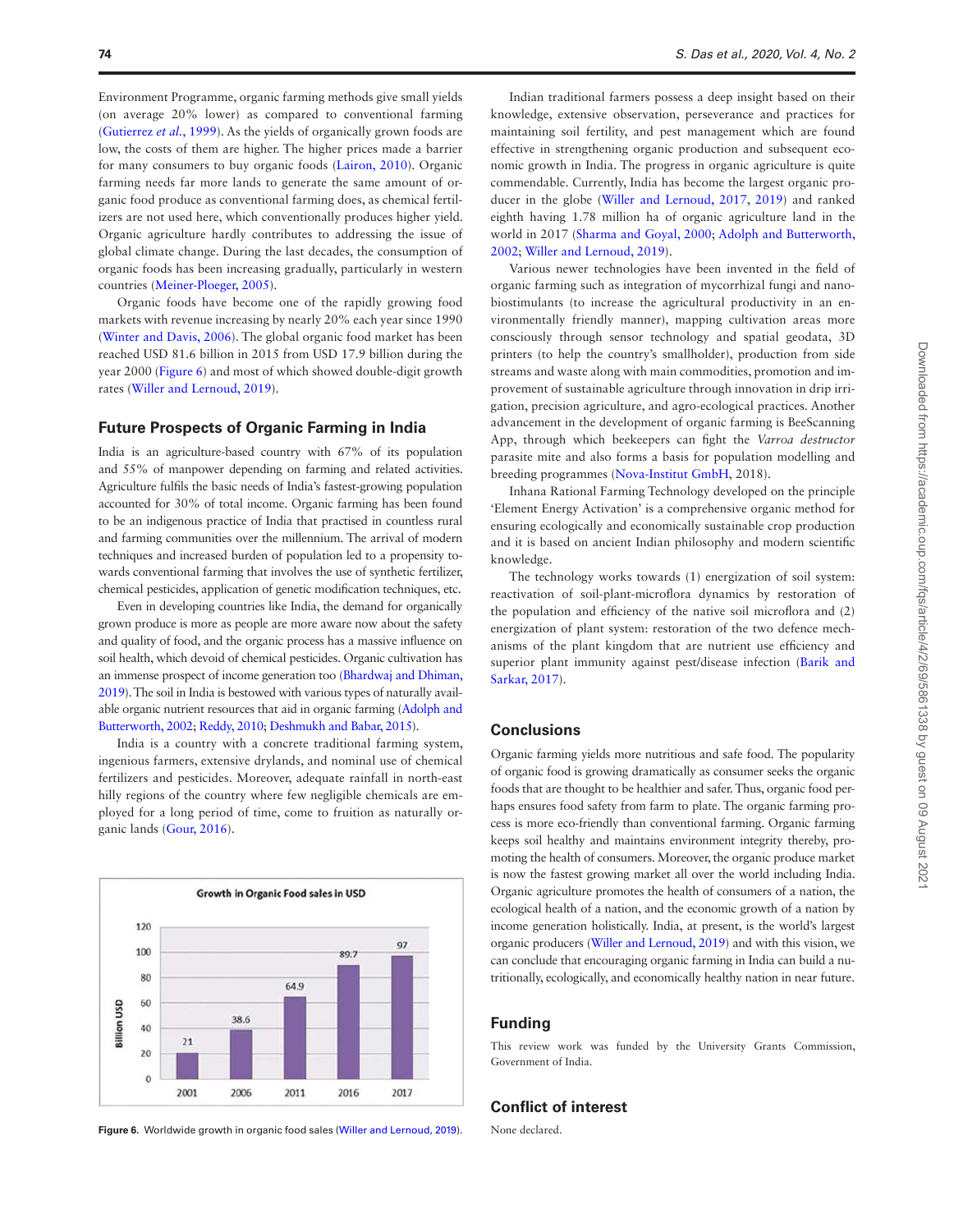#### **References**

- Adolph, B., Butterworth, J. (2002). *Soil fertility management in semi-arid India: its role in agricultural systems and the livelihoods of poor people*. Natural Resources Institute, UK.
- AFSSA. (2003). Report on Evaluation of the nutritional and sanitary quality of organic foods (Evaluation nutritionnelle et sanitaire des aliments issus de l'agriculturebiologique, in French), AFSSA, 164. http://www.afssa.fr. Accessed 3 August 2018.
- Barik, A., Sarkar, N. (2017, November 8-11). *Organic Farming in India: Present Status, Challenges and Technological Break Through*. In: *3rd International Conference on Bio-resource and Stress Management*, Jaipur, India.
- Bhardwaj, M., Dhiman, M. (2019). Growth and performance of organic farming in India: what could be the future prospects? *Journal of Current Science*, 20: 1–8.
- BjØrn, G., Fruekidle, A. M. (2003). Cepa onions (*Allium cepa* L) grown conventionally. *Green Viden*, 153: 1–6.
- Bourn, D., Prescott, J. (2002). A comparison of the nutritional value, sensory qualities, and food safety of organically and conventionally produced foods. *Critical Reviews in Food Science and Nutrition*, 42: 1–34.
- Brandt, D.A., Brand, T.S., Cruywagen, C.W. (2000).The use of crude protein content to predict concentrations of lysine and methionine in grain harvested from selected cultivars of wheat, barley and triticale grown in Western Cape region of South Africa. *South African Journal of Animal Science*, 30: 22–259.
- Brandt, K., MØlgaord, J.P. (2001).Organic agriculture: does it enhance or reduce the nutritional value of plant foods? *Journal of Science of Food Agriculture*, 81: 924–931.
- Butler, G. *et al*. (2008). Fatty acid and fat-soluble antioxidant concentrations in milk from high- and low-input conventional and organic systems: seasonal variation. *Journal Science of Food and Agriculture*, 88: 1431–1441.
- Chandrashekar, H.M. (2010). Changing Scenario of organic farming in India: an overview. *International NGO Journal*, 5: 34–39.
- Chopra, A., Rao, N.C., Gupta, N., Vashisth, S. (2013).Come sunshine or rain; organic foods always on tract: a futuristic perspective. *International Journal of Nutrition, Pharmacology Neurological Diseases*, 3: 202–205.
- Dangour, A.D., Allen, E., Lock, K., Uauy, R. (2010). Nutritional composition & health benefits of organic foods-using systematic reviews to question the available evidence. *Indian Journal of Medical Research*, 131: 478–480.
- Deshmukh, M.S., Babar, N. (2015). Present status and prospects of organic farming in India. *European Academic Research*, 3: 4271–4287.
- Edwards, S. (2007). The impact of compost use on crop yields in Tigray, Ethiopia. In: *Proceedings of the International Conference on Organic Agriculture and Food Security*. 2–5 May 2007, FAO, Rome [cited on 2013 March 20], pp. 1–42. http://www.ftp.fao.org/paia/organica/ofs/02- Edwards.pdf.
- Fileβbach, A., Oberholzer, H.R., Gunst, L., Mäder, P. (2007). Soil organic matter and biological soil quality indicators after 21 years of organic and conventional farming. *Agriculture, Ecosystems & Environment*, 118: 273–284.
- Fliessbach, A., Mäder, P. (2000). Microbial biomass and size—density fractions differ between soils of organic and conventional agricultural system. *Soil Biology and Biochemistry*, 32: 757–768.
- Food Marketing Institute (FMI). (2008). Natural and organic foods. http:www.fmi.org /docs/ media-backgrounder/natural\_organicfoods.pdf? sfvrsn=2. Accessed 10 March 2019.
- Gour, M. (2016). Organic farming in India: status, issues and prospects. *SOPAAN-II*, 1: 26–36.
- Gutierrez, F., Arnaud, T., Albi, M.A. (1999). Influence of ecologic cultivation on virgin olive oil quality. *Journal of the American Oil Chemists' Society*, 76: 617–621.
- Halberg, N. (2008). Energy use and green house gas emission in organic agriculture. In: *Proceedings of International Conference Organic Agriculture and Climate Change*. 17–18 April 2008, ENITA of Clermont, France, pp. 1–6.
- Hansen, B., Alroe, H.J., Kristensen, E.S. (2001). Approaches to assess the environmental impact of organic farming with particular regard to Denmark. *Agriculture, Ecosystems & Environment*, 83: 11–26.
- Hansson, I., Hamilton, C., Ekman, T., Forslund, K. (2000). Carcass quality in certified organic production compared with conventional livestock production. *Journal of Veterinary Medicine. B, Infectious Diseases and Veterinary Public Health*, 47: 111–120.
- International Federation of Organic Agriculture Movements (IFOAM). (1998). The IFOAM basic standards for organic production and processing. *General Assembly*, Argentina, November, IFOAM, Germany. Organic Food Production Act of 1990 (U.S.C) s. 2103.
- Kumar, V. (2020, February 03). Union Budget 2020–21: Big talk on natural farming but no support [Web log post]. https://www.downtoearth.org.in/ blog/agriculture/union-budget-2020-21-big-talk-on-natural-farming-butno-support-69131 on 28.04.2020.
- Lairon, D. (2010). Nutritional quality and safety of organic food. A review. *Agronomy for Sustainable Development*, 30: 33–41.
- Levite, D., Adrian, M., Tamm, L. (2000). Preliminary results of resveratrol in wine of organic and conventional vineyards, In: *Proceedings of the 6th International Congress on Organic Viticulture*, 25–26 August 2000, Basel, Switzerland, pp. 256–257.
- Lobley, M., Reed, M., Butler, A., Courtney, P., Warren, M. (2005). *Impact of Organic Farming on the Rural Economy in England*. Exeter: Centre for Rural Research, Laffrowda House, University of Exeter, Exeter, UK.
- Loureino, L.L., McCluskey, J.J., Mittelhammer, R.C. (2001). Preferences for organic, eco-labeled, or regular apples. *American Journal of Agricultural Economics*, 26: 404–416.
- Lund, P. (1991). Characterization of alternatively produced milk. *Milchwissenschaft—Milk Science International*, 46:166–169.
- Lung, A.J., Lin, C.M., Kim, J.M. (2001). Destruction of *Escherichia coli* O157: H7 and *Salmonella enteritidis* in cow manure composting. *Journal of Food Protection*, 64: 1309–1314.
- Magnusson, M. K., Arvola, A., Hursti, U. K., Aberg, L., Sjödén, P. O. (2003). Choice of organic foods is related to perceived consequences for human health and to environmentally friendly behaviour. *Appetite*, 40: 109–117.
- Meiner-Ploeger, K. (2005). Organic farming food quality and human health. In: *NJF Seminar*, 15 June 2005, Alnarp, Sweden.
- Mukherjee, A., Kapoor, A., Dutta, S. (2018). Organic food business in India: a survey of companies. *Research in Economics and Management*, 3: 72. doi:10.22158/rem.v3n2P72.
- Nourthbourne, C.J., 5th Lord. (2003). *Look to the Land*, 2nd Rev Spec edn. Sophia Perennis, Hillsdale, NY; First Ed. 1940. J.M. Dent & Sons.
- Nova-Institut GmbH. (2018, July 2). High-tech strategies for small farmers and organic farming [press release]. http://news.bio-based.eu/high-tech-strategiesfor-small-farmers-and-organic-farming/. Accessed 28 April 2020.
- Nürnberg, K. *et al*. (2002). N-3 fatty acids and conjugated linoleic acids of longissimus muscle in beef cattle. *European Journal of Lipid Science and Technology*, 104: 463–471.
- Organic Foods Production Act of 1990, Pub. L. No. 101–624, §§ 2101- 2123, 104 Stat. 3935 (codified at 7 U.S.C.6501–6522).
- Oquist, K. A., Strock, J. S., Mulla, D. J. (2007). Influence of alternative and conventional farming practices on subsurface drainage and water quality. *Journal of Environmental Quality*, 36: 1194–1204.
- Padiya, J., Vala, N. (2012). Profiling of organic food buyers in Ahmadabad city: an empirical study. *Pacific Business Review International*, 5: 19–26.
- Pandey, J., Singh, A. (2012): Opportunities and constraints in organic farming: an Indian perspective. *Journal of Scientific Research*, 56: 47–72, ISSN: 0447-9483.
- Pastushenko, V., Matthes, H.D., Hein, T., Holzer, Z. (2000). Impact of cattle grazing on meat fatty acid composition in relation to human nutrition. In: *Proceedings 13th IFOAM Scientific Conference*. pp. 293–296.
- Pimentel, D., Hepperly, P., Hanson, J., Douds, D., Seidel, R. (2005). Environmental, energetic and economic comparisons of organic and conventional farming systems. *Bioscience*, 55: 573–582.
- Reddy S.B. (2010). Organic farming: status, issues and prospects—a review. *Agricultural Economics Research Review*, 23: 343–358.
- Rembialkowska, E. (2000). *Wholesomeness and Sensory Quality of Potatoes and Selected Vegetables from the organic Farms*. Fundacja Rozwoj SGGW, Warszawa.
- Rembialkowska, E. (2007). Quality of plant products from organic agriculture. *Journal Science of Food and Agriculture*, 87: 2757–2762.